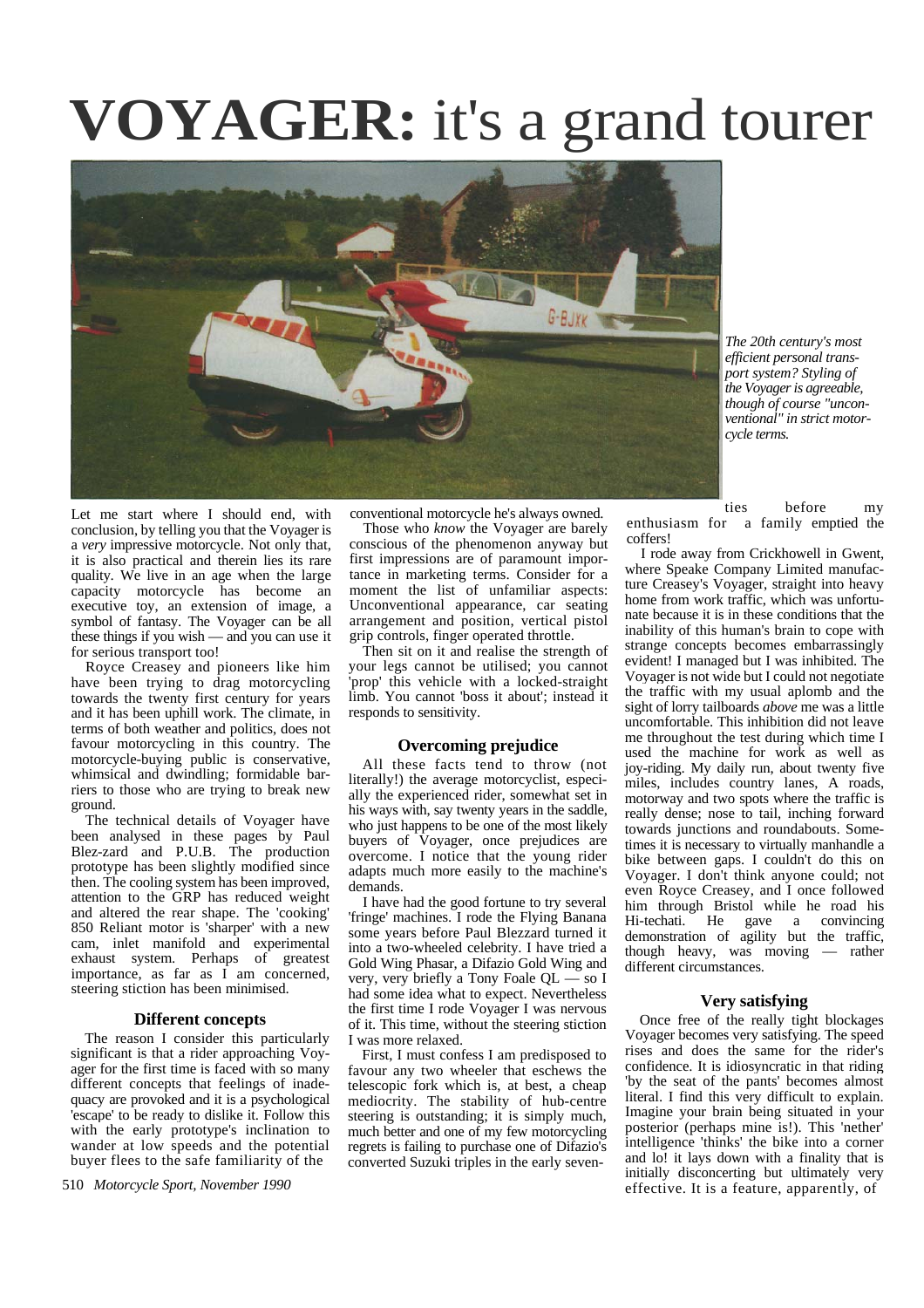## The ton appears at a relaxed 4,500 rpm



long-wheelbase FFs to behave thus. The Banana and Phasar did the same, Difazio steered conventional bikes and the Foale QL do not, so I guess it is the wheelbase rather than the hub-centre which causes it. Maybe the low seat height exaggerates the symptom in the rider's mind?

Despite an implied contradiction of the foregoing there is a distinct sense of steering right to turn left and vice versa on the Voyager. This is particularly so when negotiating a bend which tightens so that the original lean-angle has to be increased. This is something we know happens on all motorcycles but we are rarely conscious of it. Understeer is evident also but all these comments are observations rather than criticisms; it simply does everything differently!

The comfort is outstanding. I could stretch out my legs fully, resting them against the foremost part of the fairing beyond the foot controls. The pistol grip 'handlebars' so alien to look at, become perfectly natural and the forefinger operated throttle is a positive advantage.

A battle-weary prototype can be expected to show its scars, I suppose, and fleeting vibrations manifest themselves through the heels of the boots but you could cover many hundreds of miles on this machine without fatigue; at least you could if it wasn't for the petrol stops. The tank is too small at under three gallons and not quite 50 mpg from this well-used Reliant motor. A bigger tank is promised on production machines.

The ton appears at a relaxed 4500 rpm. It would be even better with another 3 — 4 inches on the screen which is too low for a rider of six foot. The Voyager is good for an everyday top speed of 105-110 mph; anything more requires patience or favourable conditions.

All controls are just where they should be. The car-type stalk on the left operates indicators, dipswitch, flasher and horn. A



*Motorcycle Sport, November 1990* 511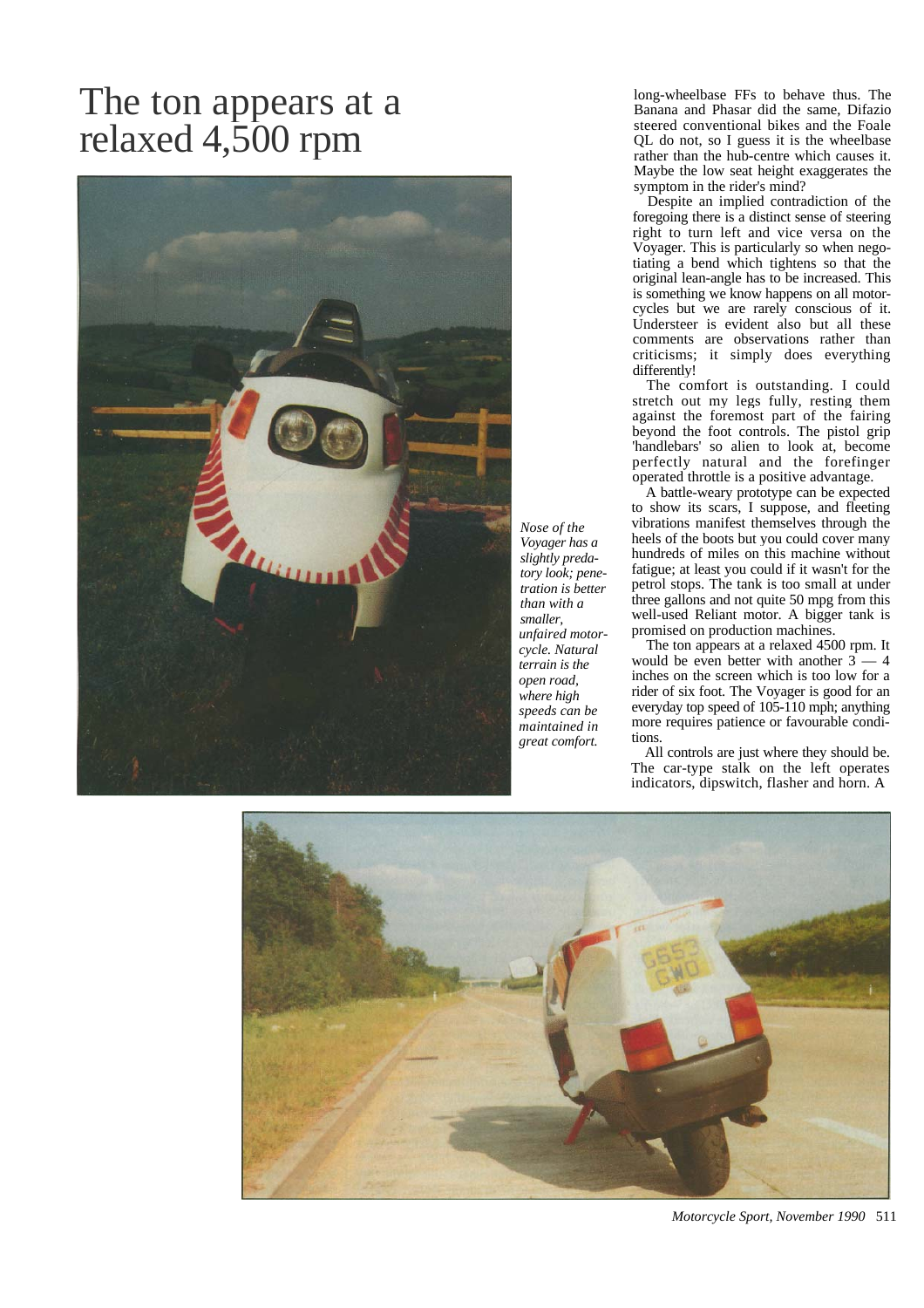### **THE VOYAGER**



*Left: In 1977, the fairing-equipped BMW struck a new note; now it appears, beside the Voyager, as a relic from the past.*



machine securely.

Parking the Voyager demands forethought because it really is not easy to wheel it around; one is forced to waddle astride it in unseemly fashion. Passing schoolgirls find it amusing — which brings me to another point.

The first time I rode Voyager a visitor was discussing the relative 'pose' value of the Voyager and his Harley. I find it a bit distasteful actually. Anyway the Voyager stops people in their tracks; no doubt about it! Lorries veer as their drivers lean out of the windows, boys cluster round it, switch on the lights, drip coke from cans on the GRP and are so busy muttering 'wicked' 'crucial' and 'megga' (transatlantic equivalents of 'wizard' and 'How topping', that they forget to ask how fast it will go or how much it costs! Doesn't it make you sick that we have to import from America even our slang — have we no national identity left at all?

All this adulation makes the rider very tense. Best not to mention the Reliant engine

under these circumstances; admirers consider that to be depressingly ordinary. In fact it is a magnificent stroke of common sense. The engine is well tried and tested, cheap and easy to maintain and it is married to one of the strongest transmissions available. It is not a particularly quiet unit, though the bodywork muffles OHV rattle. The loudest noise at low speeds in top is transmission whine. This is a feature of some but not all Guzzis. I owned a Spada which whined and a T3 which did not. High speeds eliminate all but wind noise and that is similar to a fully faired conventional bike. A California III rear wheel is used sporting a steel disc, not the cast iron, pad wearing fitting of earlier Guzzis. The brakes are very good, pinning down the machine with no drama.Remember there are no forks to plunge so the rear brake is more than just a steadier.

What I would very much like to try is a Voyager equipped with Guzzi's automatic transmission. I see no point in gearchaning